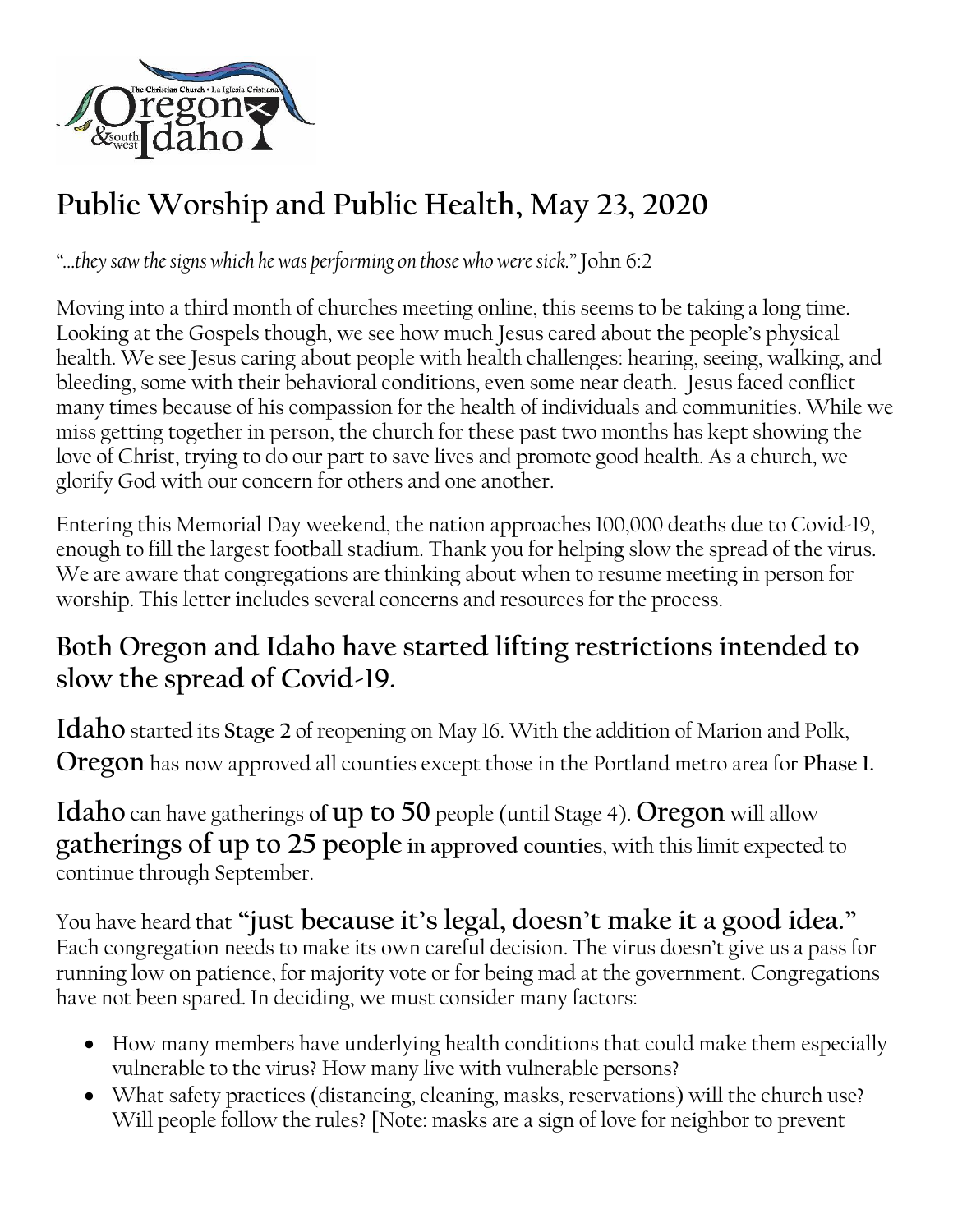infection and not just to protect yourself. They do not show lack of faith any more than if you use a smoke detector or a seat belt]

- Does the church have enough supplies and people to do all the extra cleaning?
- Have you looked at reliable sources of public health information for your area? **With this link, you can click on a map of your state and then your county for local numbers.**  [https://www.washingtonpost.com/graphics/2020/national/coronavirus-us-cases](https://www.washingtonpost.com/graphics/2020/national/coronavirus-us-cases-deaths/?itid=lb_coronavirus-what-you-need-to-read_2)[deaths/?itid=lb\\_coronavirus-what-you-need-to-read\\_2](https://www.washingtonpost.com/graphics/2020/national/coronavirus-us-cases-deaths/?itid=lb_coronavirus-what-you-need-to-read_2)
- What if someone wants to come who really should stay home? What about those who deny the need for safety measures? Will everyone present have good health insurance?

Some Disciples congregations in Idaho and Oregon have decided to wait several weeks after the beginning of each next step before implementing a change. This will allow careful planning and observation of what happens in other congregations as they make changes. Due to the number of seniors or other vulnerable members, some congregations have decided to delay meeting in person indefinitely. Some are looking to gather in limited groups during June.

## **Please give some thought to the potential legal and liability issues.**

- 1) You may want to ask your insurance provider about how your coverage affects the decision for meeting in person. Doug has spoken with our Insurance Board agent and our attorney and can schedule a time to talk with you.
- 2) Common safety standards may be hard to find due to the differences between federal, state and county guidelines, or the lack of these guidelines. Political issues and threats of litigation may inhibit some government sources from requiring or sharing the best practices of public health professionals. CDC released these guidelines on May 22: <https://www.cdc.gov/coronavirus/2019-ncov/php/faith-based.html>
- 3) Insurers may soon begin to add exclusions to policies saying that claims resulting from the pandemic are not covered.
- 4) Church employees who become infected on the job may need to file a workers' compensation claim.
- 5) If your congregation is covered by Insurance Board, we have already spoken with the agent and can share with you about that. Two Insurance Board resources can be found attached to the regional mailing connected to this letter.

## **In summary, please prayerfully consider the following when deciding when to resume meeting in person:**

- Information from reliable public health sources who know your area. **We recommend that you document and continually monitor the rates of infection and other data for your immediate area whenever public worship resumes.**
- The health of your congregation, staff and their households.
- Issues of liability and insurance coverage.
- The greater public good in your area and beyond.